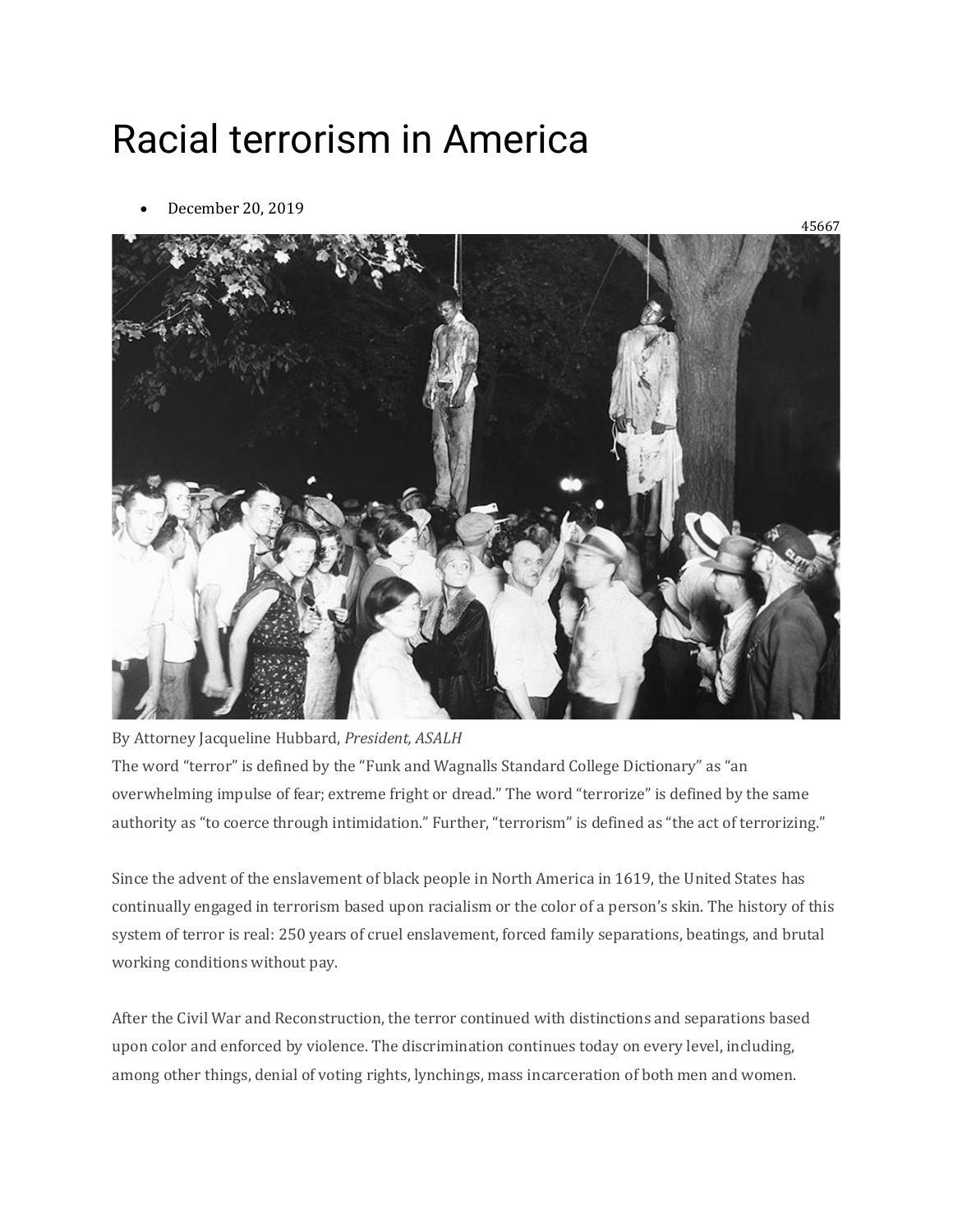Terror has been used throughout American history to control black people and force them to bend to those in power based upon a real threat of death. Four hundred years of terror has had a very detrimental effect on the country and its symbols of freedom: happiness, liberty, and justice for all. It has been most brutal in the South but has existed throughout the country, particularly in the Midwest and West.

After the Civil War, most southern states, and later Border States, passed Black Codes that denied blacks fundamental human rights and introduced a psychological terror that was reinforced by the old violence. "Jim Crow" became a kind of shorthand for the laws, customs, and etiquette that segregated and demeaned African Americans, primarily from the 1870s to the 1960s.

This racial hierarchy defined American life through a set of apartheid laws and practices that operated primarily in southern and Border States between 1877 (the end of Reconstruction) and the mid-1960s. During the Jim Crow period, there were separate hospitals for blacks and whites, public and private schools, churches, cemeteries, public restrooms, public accommodations, and even separate prisons.

In most instances, the black facilities were grossly inferior, older, smaller, less-well-kept, and less conveniently located. In other cases, there were no black facilities at all; no "colored" public restroom, beaches, and no place to sit or eat.

As The Equal Justice Initiative has acknowledged its book "Segregation in America," America's history of racial inequality continues to haunt the country.

"The genocide of Native people, 250-year enslavement of Black people, adoption of 'racial integrity' laws that demonized ethnic immigrants and people of color, and enforcement of policies and practices designed to perpetuate white supremacy are all part of difficult past."

Americans of all colors must decide to truthfully confront our history — as violent and painful as this may be — to overcome it. America is not South Africa. America has never held a single "Truth and Reconciliation" hearing.

The past can no longer be ignored because the failure to do so is once again tearing our nation apart. There has been a continual, almost universal, struggle to contain the ugly history of America's past as it pertains to people of color. There is almost a fear of the truth, both by its victims and its perpetrators.